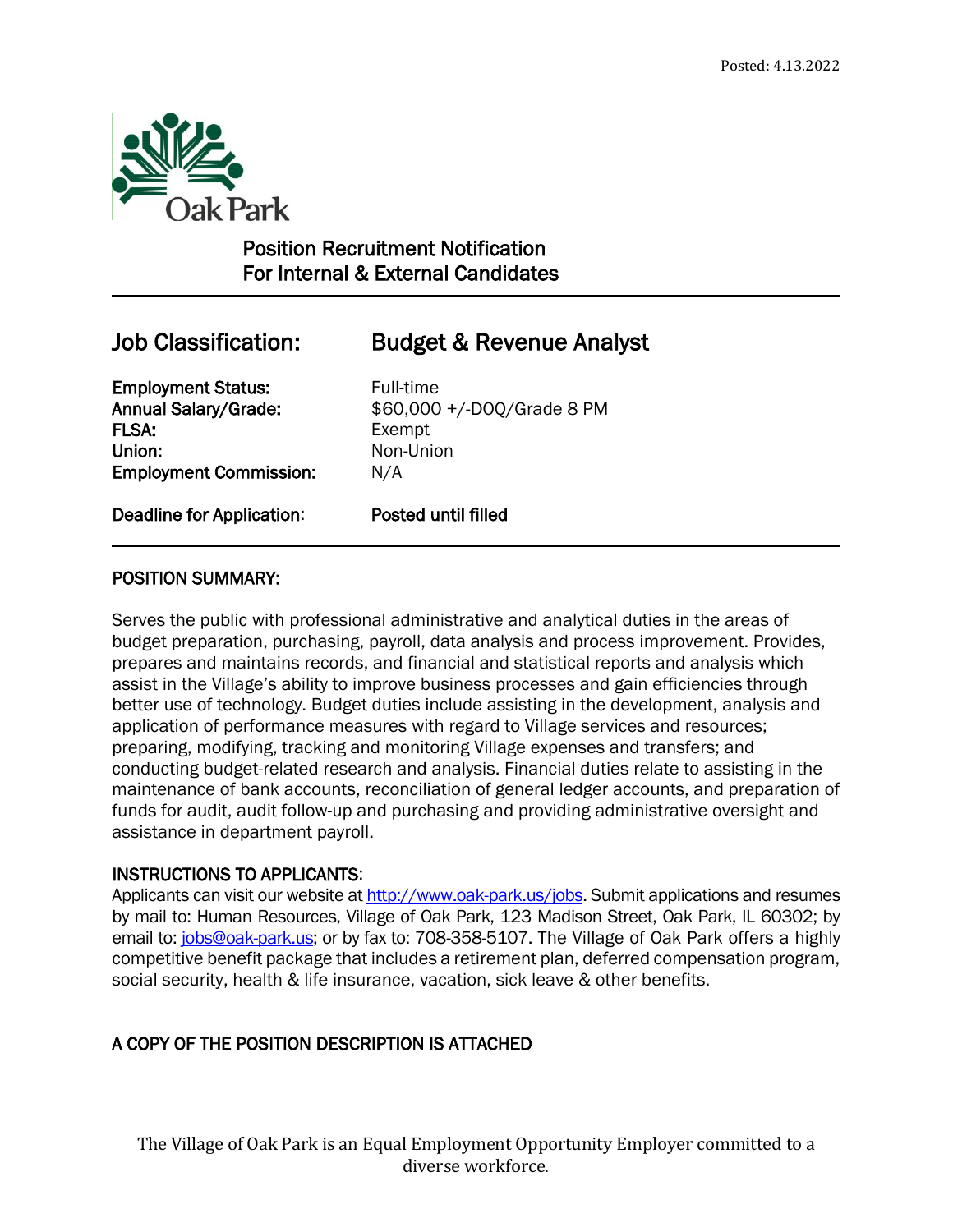

#### DEFINITION:

Serves the public with professional administrative and analytical duties in the areas of budget preparation, purchasing, payroll, data analysis and process improvement. Provides, prepares and maintains records, and financial and statistical reports and analysis which assist in the Village's ability to improve business processes and gain efficiencies through better use of technology. Budget duties include assisting in the development, analysis and application of performance measures with regard to Village services and resources; preparing, modifying, tracking and monitoring Village expenses and transfers; and conducting budget-related research and analysis. Financial duties relate to assisting in the maintenance of bank accounts, reconciliation of general ledger accounts, and preparation of funds for audit, audit follow-up and purchasing and providing administrative oversight and assistance in department payroll.

### SUPERVISION RECEIVED AND EXERCISED:

Receives general administrative direction from the Department Director or designee.

EXAMPLES OF DUTIES: *Essential and other important duties and responsibilities may include, but are not limited to, the following:*

- 1. Provides highly complex administrative support to assigned departments during all phases of the budgeting process including preparation of the department level annual budget requests, yearend revenue and expenditure estimates, multi-year forecasting, review of department submissions, analysis, and budget monitoring. Communicates with Departments regularly during all phases of the budget process. Respond in a timely manner to request from CFO and Village Manager.
- 2. Assists department(s) in developing, tracking and submitting statistical reports and performance measures with regard to Village services and resources; analyzes and applies performance measures in the budget process to improve Village services and utilize Village resources (money, work effort and time) more efficiently and effectively.
- 3. Audits and proofs accounting/budget & revenue reports for numerical and grammatical accuracy. Establishes and maintains a variety of files and records in a logical and organized manner. Prepares, copies, and forwards budget and revenue materials.
- 4. Assist with and audit payroll activity for assigned department including maintaining personnel and payroll records; processing paperwork for personnel actions including, new hires, change in status, and termination; and provide appropriation forms to staff; observe confidentiality on all payroll and personnel matters.
- 5. Department representative in the collective bargaining process as the subject matter expert on the application of CBA language to payroll process and budget impact.
- 6. Keeps informed on resolutions and ordinances additions and changes pertaining to the operation; suggests and implements improvements in ordinances and regulations as it relates to revenues and expenditures.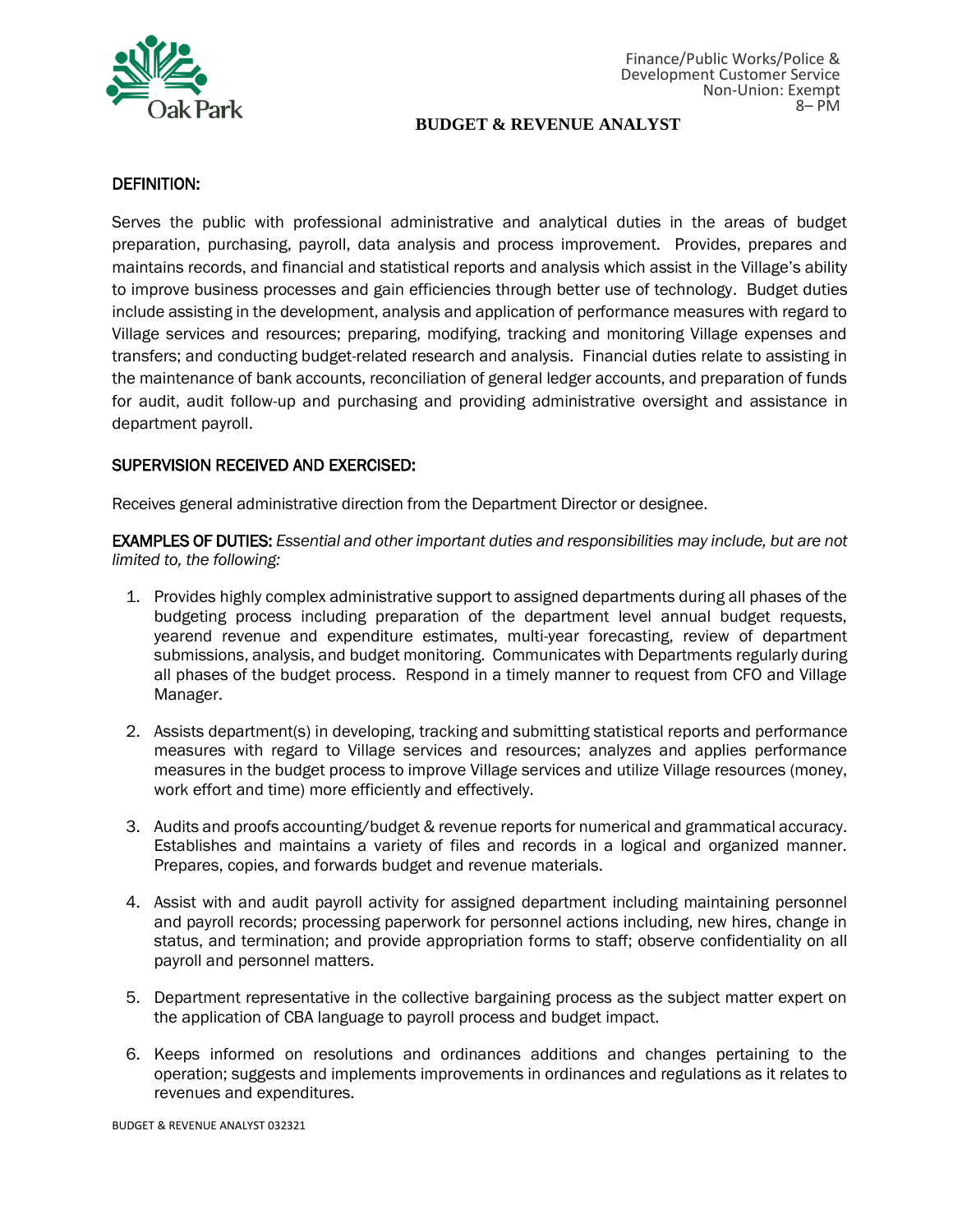

- 7. Evaluates operational methods of purchasing internal and external goods and services to determine efficiency of operations. Implements approved changes by updating current written procedures and practices, and communicate those changes to Department. Provide assistance to Department with purchasing matters as needed.
- 8. Prepares reports and recommendations to the assigned departments or Village Manager on bids and Requests for Proposals. May develop specifications for the purchase of goods and services.
- 9. Assists with the preparation of financial statements and related schedules for various funds for audit. May assist with audit financial statement notes, as required.
- 10. Assists with the timely month-end closings and provides other departments with financial and budget reports on a monthly basis (or mandate monthly?). Maintains up-to-date chart of accounts. May reconcile several bank accounts and generates monthly journal entries for several Funds.
- 11. Attends meetings to furnish information and record meeting minutes. Attends budget workshops and meetings as requested by supervisor.
- 12. Completes special projects and other related work as assigned.
- 13. Perform related duties and responsibilities as required.
- 14. Must have reasonable and predictable attendance.

QUALIFICATIONS: (*Required at time of hire and/or learned within a short period of time in order to successfully perform the assigned duties.)*

#### Knowledge of:

Municipal administration and management principles and practices.

Operations, functions, policies and procedures of municipal budgetary assignments.

Generally Accepted Accounting Principles (GAAP) and practices, as applied to general government accounting and related systems and procedures.

Collective Bargaining Agreements (CBA's); their application and their potential budget impact. Enterprise fund accounting and capital improvement fund accounting as required by the position.

Payroll and Human Resource processes and procedures

State and municipal purchasing laws, regulations and procedures.

Computerized financial systems and their use in assigned accounting system or subsystems. Windows and Microsoft Excel, Outlook, PowerPoint and Word.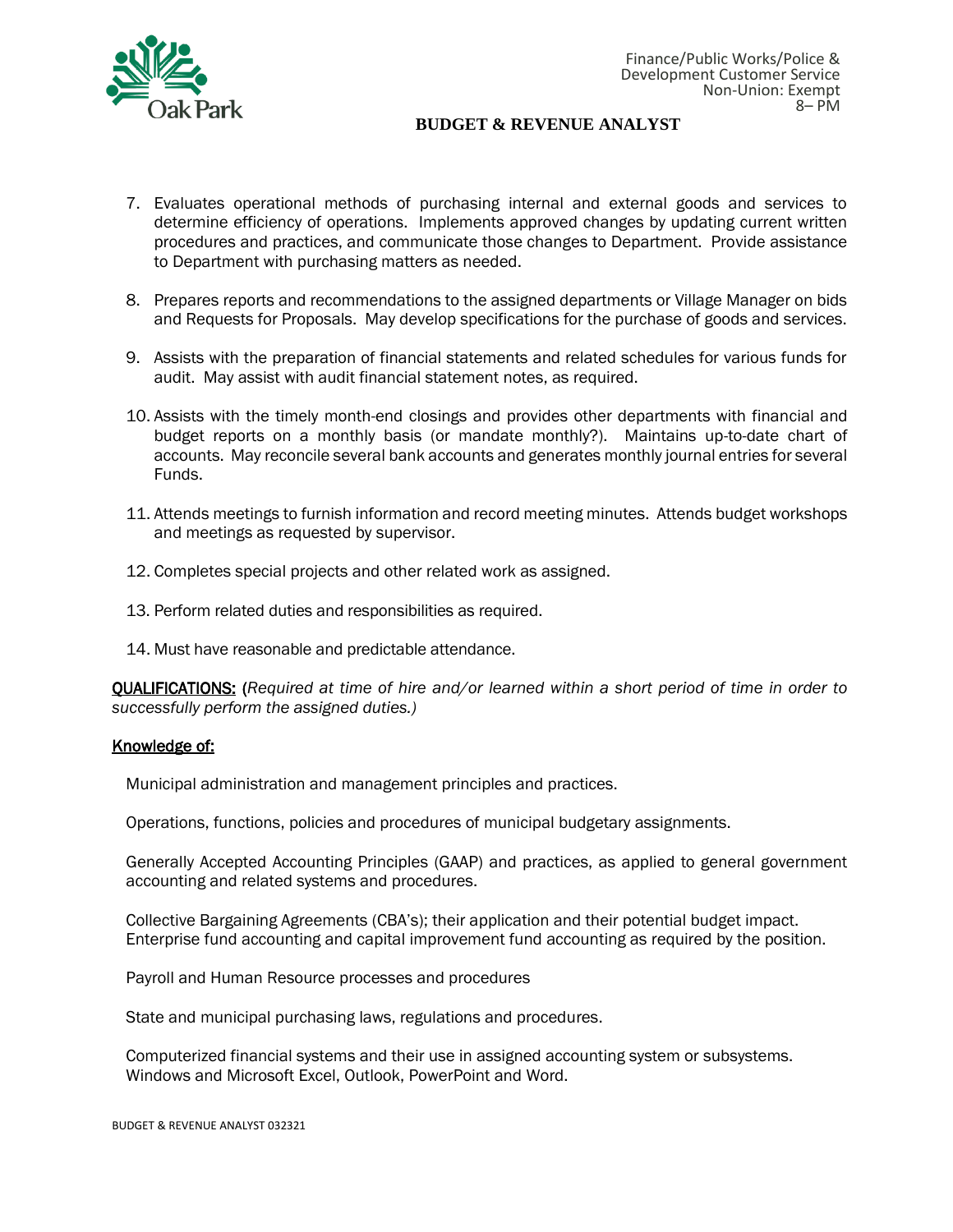

Policy and process concepts.

Methods to assemble, analyze, interpret, and organize financial and performance data.

Statistical methods and/or other analytical tools.

Report writing and document preparation, spelling, grammar and punctuation.

Performance measures and their application to municipal operations and programs.

#### Ability to:

Establish and maintain effective working relationships with a diverse group of individuals and staff throughout the Village.

Prepare and maintain accurate and complete financial records and reports and prepare records in advance of external financial audits.

Understand complex financial information to a broad audience with varying understanding of public budgets and finance.

Develop project budgets and projections.

Ability to proposed use of technology and efficient business processes to reduce operating costs.

Read, understand and interpret manuals, ordinances, policies and procedures, statutes, rules, regulations, journals, newspapers, memoranda, letters, reports, financial reports, and legal documents.

Perform a large volume of numerical detailed work accurately, make sometimes difficult mathematical computations.

Work within restrictions and demands of deadlines, managing multiple projects and assignments; use principles of prioritizing and time management.

Understand and follow complex oral and written instructions including technical terminology.

Apply principles of logical or scientific thinking to define problems, collect data, establish facts, draw valid conclusions, and interpret a variety of technical instructions in mathematical or diagrammatic form.

Make effective use of e-mail, scheduling software applications, mobile applications and Internet and web resources.

Maintain reasonable and predictable attendance.

Attend meetings and events before and after traditional work hours.

#### EXPERIENCE AND TRAINING GUIDELINES:

BUDGET & REVENUE ANALYST 032321